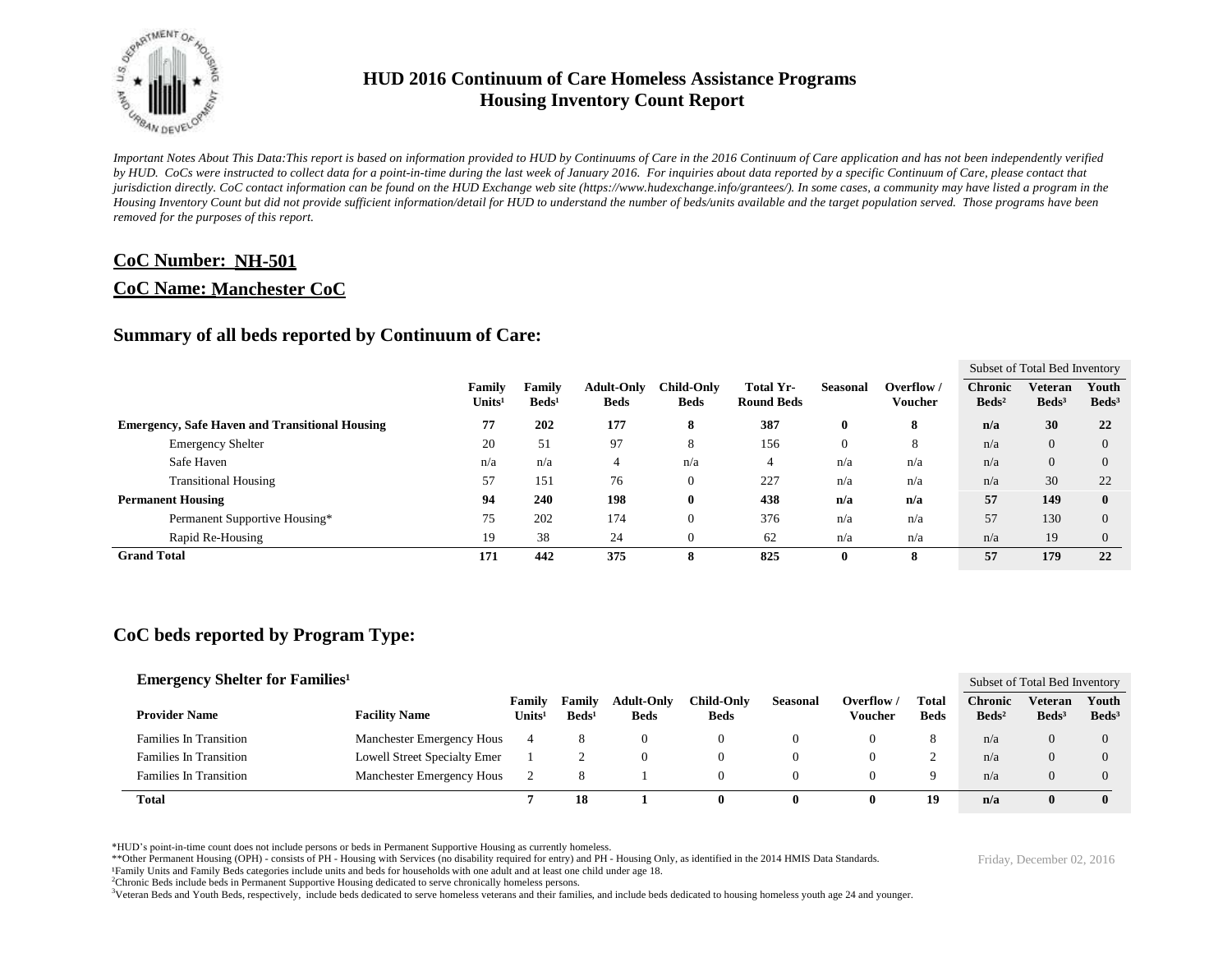

*Important Notes About This Data:This report is based on information provided to HUD by Continuums of Care in the 2016 Continuum of Care application and has not been independently verified by HUD. CoCs were instructed to collect data for a point-in-time during the last week of January 2016. For inquiries about data reported by a specific Continuum of Care, please contact that jurisdiction directly. CoC contact information can be found on the HUD Exchange web site (https://www.hudexchange.info/grantees/). In some cases, a community may have listed a program in the Housing Inventory Count but did not provide sufficient information/detail for HUD to understand the number of beds/units available and the target population served. Those programs have been removed for the purposes of this report.*

| <b>Emergency Shelter for Mixed Populations</b>     |                                     |                              |                             |                                  |                                  |                 |                                       |                             |                                     | Subset of Total Bed Inventory       |                            |
|----------------------------------------------------|-------------------------------------|------------------------------|-----------------------------|----------------------------------|----------------------------------|-----------------|---------------------------------------|-----------------------------|-------------------------------------|-------------------------------------|----------------------------|
| <b>Provider Name</b>                               | <b>Facility Name</b>                | Family<br>Units <sup>1</sup> | Family<br>Beds <sup>1</sup> | <b>Adult-Only</b><br><b>Beds</b> | <b>Child-Only</b><br><b>Beds</b> | <b>Seasonal</b> | Overflow $\sqrt{ }$<br><b>Voucher</b> | <b>Total</b><br><b>Beds</b> | <b>Chronic</b><br>Beds <sup>2</sup> | <b>Veteran</b><br>Beds <sup>3</sup> | Youth<br>$\text{Beds}^3$   |
| <b>Families In Transition</b>                      | <b>Lowell Street Specialty Emer</b> | 8                            | 20                          | $\overline{c}$                   | $\mathbf{0}$                     | $\mathbf{0}$    | $\theta$                              | 22                          | n/a                                 | $\overline{0}$                      | $\overline{0}$             |
| <b>YWCA</b>                                        | Emily's Place                       | 5                            | 13                          |                                  | $\mathbf{0}$                     | 0               | $\theta$                              | 14                          | n/a                                 | $\overline{0}$                      | $\overline{0}$             |
| <b>Total</b>                                       |                                     | 13                           | 33                          | 3                                | $\bf{0}$                         | $\bf{0}$        | $\mathbf{0}$                          | 36                          | n/a                                 | $\bf{0}$                            | $\bf{0}$                   |
| <b>Emergency Shelter for Adult Individuals</b>     |                                     |                              |                             |                                  |                                  |                 |                                       |                             |                                     | Subset of Total Bed Inventory       |                            |
| <b>Provider Name</b>                               | <b>Facility Name</b>                | Family<br>Units <sup>1</sup> | Family<br>$\text{Beds}^1$   | <b>Adult-Only</b><br><b>Beds</b> | <b>Child-Only</b><br><b>Beds</b> | <b>Seasonal</b> | Overflow /<br><b>Voucher</b>          | Total<br><b>Beds</b>        | <b>Chronic</b><br>Beds <sup>2</sup> | <b>Veteran</b><br>Beds <sup>3</sup> | Youth<br>Beds <sup>3</sup> |
| New Horizons for New Hampshire                     | Shelter                             | $\theta$                     | $\mathbf{0}$                | 76                               | $\theta$                         | $\overline{0}$  | 8                                     | 84                          | n/a                                 | $\overline{0}$                      | $\overline{0}$             |
| New Horizons for New Hampshire                     | Angie's                             | $\boldsymbol{0}$             | $\overline{0}$              | 17                               | $\mathbf{0}$                     | $\overline{0}$  | $\mathbf{0}$                          | 17                          | n/a                                 | $\overline{0}$                      | $\mathbf{0}$               |
| <b>Total</b>                                       |                                     | $\bf{0}$                     | $\bf{0}$                    | 93                               | $\bf{0}$                         | $\bf{0}$        | 8                                     | 101                         | n/a                                 | $\bf{0}$                            | $\bf{0}$                   |
| <b>Emergency Shelter for Youth (Under 18 yrs.)</b> |                                     |                              |                             |                                  |                                  |                 |                                       |                             |                                     | Subset of Total Bed Inventory       |                            |
| <b>Provider Name</b>                               | <b>Facility Name</b>                | Family<br>Units <sup>1</sup> | Family<br>Beds <sup>1</sup> | <b>Adult-Only</b><br><b>Beds</b> | <b>Child-Only</b><br><b>Beds</b> | <b>Seasonal</b> | Overflow /<br><b>Voucher</b>          | <b>Total</b><br><b>Beds</b> | <b>Chronic</b><br>$\text{Beds}^2$   | <b>Veteran</b><br>Beds <sup>3</sup> | Youth<br>$\text{Beds}^3$   |
| Child and Family Services                          | <b>Basic Center Program</b>         | $\mathbf{0}$                 | $\boldsymbol{0}$            | $\mathbf{0}$                     | 8                                | $\mathbf{0}$    | $\mathbf{0}$                          | 8                           | n/a                                 | $\overline{0}$                      | $\mathbf{0}$               |
| <b>Total</b>                                       |                                     | $\bf{0}$                     | $\bf{0}$                    | $\bf{0}$                         | 8                                | $\bf{0}$        | $\bf{0}$                              | 8                           | n/a                                 | $\bf{0}$                            | $\bf{0}$                   |
| <b>Safe Haven Adult Individuals</b>                |                                     |                              |                             |                                  |                                  |                 |                                       |                             |                                     | Subset of Total Bed Inventory       |                            |
| <b>Provider Name</b>                               | <b>Facility Name</b>                | Family<br>Units <sup>1</sup> | Family<br>Beds <sup>1</sup> | <b>Adult-Only</b><br><b>Beds</b> | <b>Child-Only</b><br><b>Beds</b> | <b>Seasonal</b> | Overflow /<br><b>Voucher</b>          | <b>Total</b><br><b>Beds</b> | <b>Chronic</b><br>Beds <sup>2</sup> | <b>Veteran</b><br>Beds <sup>3</sup> | Youth<br>$\text{Beds}^3$   |
| Helping Hands Outreach Ministries                  | Gendron House-Safe Haven            | $\mathbf{0}$                 | $\boldsymbol{0}$            | $\overline{4}$                   | n/a                              | n/a             | n/a                                   | $\overline{4}$              | n/a                                 | $\overline{0}$                      | n/a                        |
| <b>Total</b>                                       |                                     | $\mathbf{0}$                 | $\bf{0}$                    | $\overline{\mathbf{4}}$          | $\bf{0}$                         | n/a             | n/a                                   | $\overline{4}$              | n/a                                 | $\bf{0}$                            | n/a                        |

\*HUD's point-in-time count does not include persons or beds in Permanent Supportive Housing as currently homeless.

\*\*Other Permanent Housing (OPH) - consists of PH - Housing with Services (no disability required for entry) and PH - Housing Only, as identified in the 2014 HMIS Data Standards.

¹Family Units and Family Beds categories include units and beds for households with one adult and at least one child under age 18.

<sup>2</sup>Chronic Beds include beds in Permanent Supportive Housing dedicated to serve chronically homeless persons.

<sup>3</sup>Veteran Beds and Youth Beds, respectively, include beds dedicated to serve homeless veterans and their families, and include beds dedicated to housing homeless youth age 24 and younger.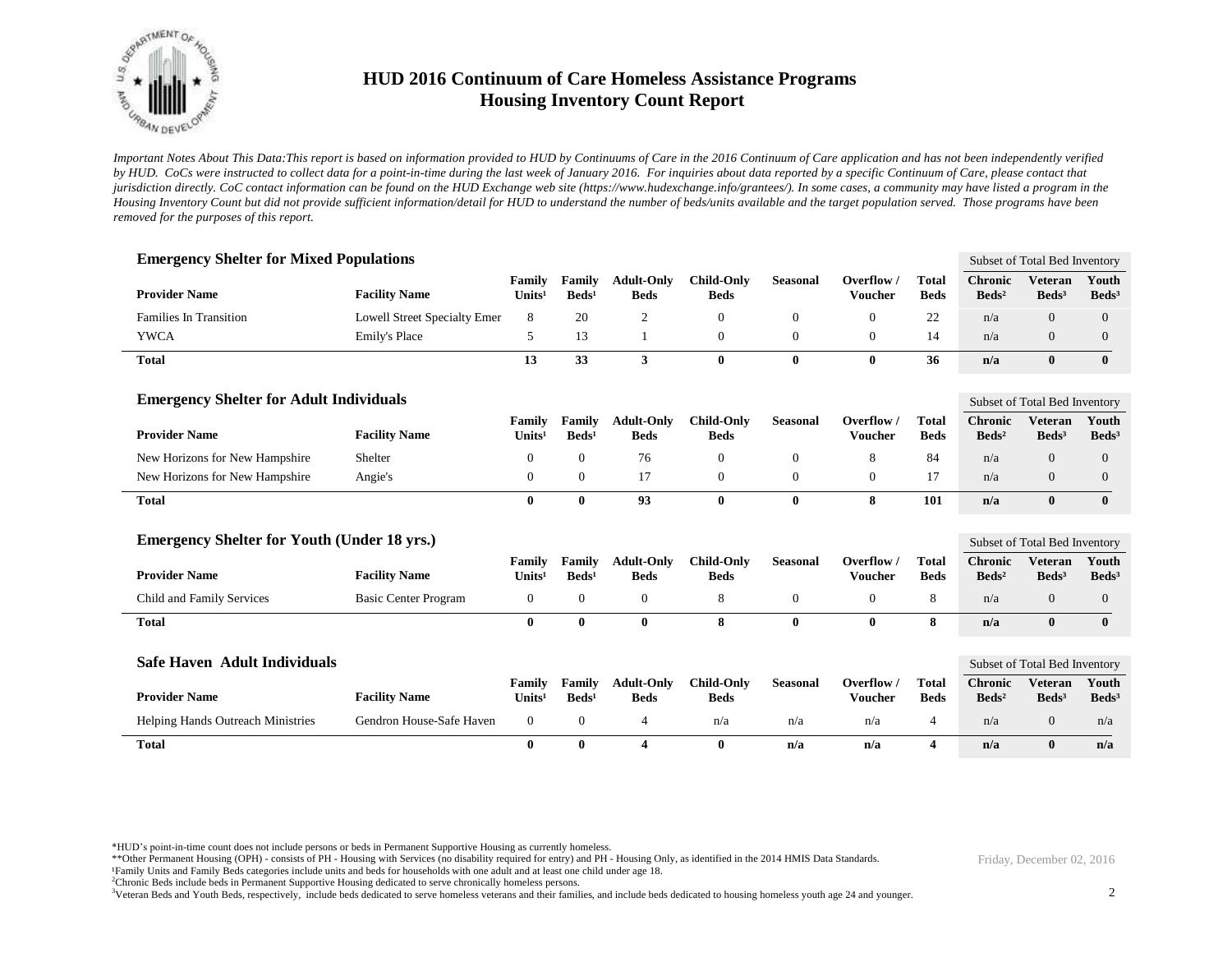

*Important Notes About This Data:This report is based on information provided to HUD by Continuums of Care in the 2016 Continuum of Care application and has not been independently verified by HUD. CoCs were instructed to collect data for a point-in-time during the last week of January 2016. For inquiries about data reported by a specific Continuum of Care, please contact that jurisdiction directly. CoC contact information can be found on the HUD Exchange web site (https://www.hudexchange.info/grantees/). In some cases, a community may have listed a program in the Housing Inventory Count but did not provide sufficient information/detail for HUD to understand the number of beds/units available and the target population served. Those programs have been removed for the purposes of this report.*

| <b>Transitional Housing for Families</b> <sup>1</sup> |                                      |                              |                                  |                                  |                                  |                 |                       |                      |                                   | Subset of Total Bed Inventory |                            |
|-------------------------------------------------------|--------------------------------------|------------------------------|----------------------------------|----------------------------------|----------------------------------|-----------------|-----------------------|----------------------|-----------------------------------|-------------------------------|----------------------------|
| <b>Provider Name</b>                                  | <b>Facility Name</b>                 | Family<br>Units <sup>1</sup> | <b>Family</b><br>$\text{Beds}^1$ | <b>Adult-Only</b><br><b>Beds</b> | <b>Child-Only</b><br><b>Beds</b> | <b>Seasonal</b> | Overflow /<br>Voucher | Total<br><b>Beds</b> | <b>Chronic</b><br>$\text{Beds}^2$ | Veteran<br>$\text{Beds}^3$    | Youth<br>Beds <sup>3</sup> |
| Child and Family Services                             | <b>Transitional Living Program (</b> | 6                            | 13                               |                                  |                                  | n/a             | n/a                   | 13                   | n/a                               | 0                             | 13                         |
| <b>Families In Transition</b>                         | <b>Family Willows Transitional</b>   | 12                           | 38                               |                                  |                                  | n/a             | n/a                   | 38                   | n/a                               | 0                             | $\Omega$                   |
| The Way Home                                          | 214 Spruce Street                    |                              | 21                               |                                  |                                  | n/a             | n/a                   | 21                   | n/a                               | $\Omega$                      | $\Omega$                   |
| <b>Total</b>                                          |                                      | 25                           | 72                               |                                  | 0                                | n/a             | n/a                   | 72                   | n/a                               | $\bf{0}$                      | 13                         |

| <b>Transitional Housing for Mixed Populations</b> |                                    |                              |                           |                                  |                           |                 |                       |                      |                                     | Subset of Total Bed Inventory |                            |  |
|---------------------------------------------------|------------------------------------|------------------------------|---------------------------|----------------------------------|---------------------------|-----------------|-----------------------|----------------------|-------------------------------------|-------------------------------|----------------------------|--|
| <b>Provider Name</b>                              | <b>Facility Name</b>               | Family<br>Units <sup>1</sup> | Family<br>$\text{Beds}^1$ | <b>Adult-Only</b><br><b>Beds</b> | Child-Onlv<br><b>Beds</b> | <b>Seasonal</b> | Overflow /<br>Voucher | Total<br><b>Beds</b> | <b>Chronic</b><br>Beds <sup>2</sup> | Veteran<br>$\text{Beds}^3$    | Youth<br>Beds <sup>3</sup> |  |
| <b>Families In Transition</b>                     | Millvard II                        | 16                           | 39                        |                                  |                           | n/a             | n/a                   | 43                   | n/a                                 | $\theta$                      |                            |  |
| <b>Families In Transition</b>                     | <b>Family Willows Transitional</b> |                              | 29                        |                                  |                           | n/a             | n/a                   | 31                   | n/a                                 | $\theta$                      |                            |  |
| Harbor Homes, Inc.                                | VA - Somerville St. TH             |                              |                           | 16                               |                           | n/a             | n/a                   | 27                   | n/a                                 | 20                            |                            |  |
| <b>Total</b>                                      |                                    | 32                           | 79                        | 22                               |                           | n/a             | n/a                   | 101                  | n/a                                 | 20                            |                            |  |

| <b>Transitional Housing for Adult Individuals</b> |                                      |                                     |                           |                                  |                           |                 |                       |                      |                                     |                              | Subset of Total Bed Inventory |  |  |
|---------------------------------------------------|--------------------------------------|-------------------------------------|---------------------------|----------------------------------|---------------------------|-----------------|-----------------------|----------------------|-------------------------------------|------------------------------|-------------------------------|--|--|
| <b>Provider Name</b>                              | <b>Facility Name</b>                 | <b>Family</b><br>Units <sup>1</sup> | Family<br>$\text{Beds}^1$ | <b>Adult-Only</b><br><b>Beds</b> | Child-Onlv<br><b>Beds</b> | <b>Seasonal</b> | Overflow /<br>Voucher | Total<br><b>Beds</b> | <b>Chronic</b><br>Beds <sup>2</sup> | Veteran<br>Beds <sup>3</sup> | Youth<br>$\text{Beds}^3$      |  |  |
| Child and Family Services                         | <b>Transitional Living Program (</b> |                                     | 0                         | Q                                | 0                         | n/a             | n/a                   | 9                    | n/a                                 | $\Omega$                     | $\Omega$                      |  |  |
| <b>Families In Transition</b>                     | <b>Amherst Street</b>                |                                     | 0                         | Q                                | 0                         | n/a             | n/a                   | 9                    | n/a                                 | $\Omega$                     |                               |  |  |
| <b>Helping Hands Outreach Ministries</b>          | <b>HHOC</b>                          |                                     | 0                         | 26                               | 0                         | n/a             | n/a                   | 26                   | n/a                                 | $\Omega$                     |                               |  |  |
| Liberty House                                     | <b>Transitional Program</b>          |                                     | 0                         | 10                               | 0                         | n/a             | n/a                   | 10                   | n/a                                 | 10                           | $\Omega$                      |  |  |
| <b>Total</b>                                      |                                      |                                     | 0                         | 54                               | -01                       | n/a             | n/a                   | 54                   | n/a                                 | 10                           |                               |  |  |

\*HUD's point-in-time count does not include persons or beds in Permanent Supportive Housing as currently homeless.

\*\*Other Permanent Housing (OPH) - consists of PH - Housing with Services (no disability required for entry) and PH - Housing Only, as identified in the 2014 HMIS Data Standards.

¹Family Units and Family Beds categories include units and beds for households with one adult and at least one child under age 18.

<sup>2</sup>Chronic Beds include beds in Permanent Supportive Housing dedicated to serve chronically homeless persons.

<sup>3</sup>Veteran Beds and Youth Beds, respectively, include beds dedicated to serve homeless veterans and their families, and include beds dedicated to housing homeless youth age 24 and younger.

Friday, December 02, 2016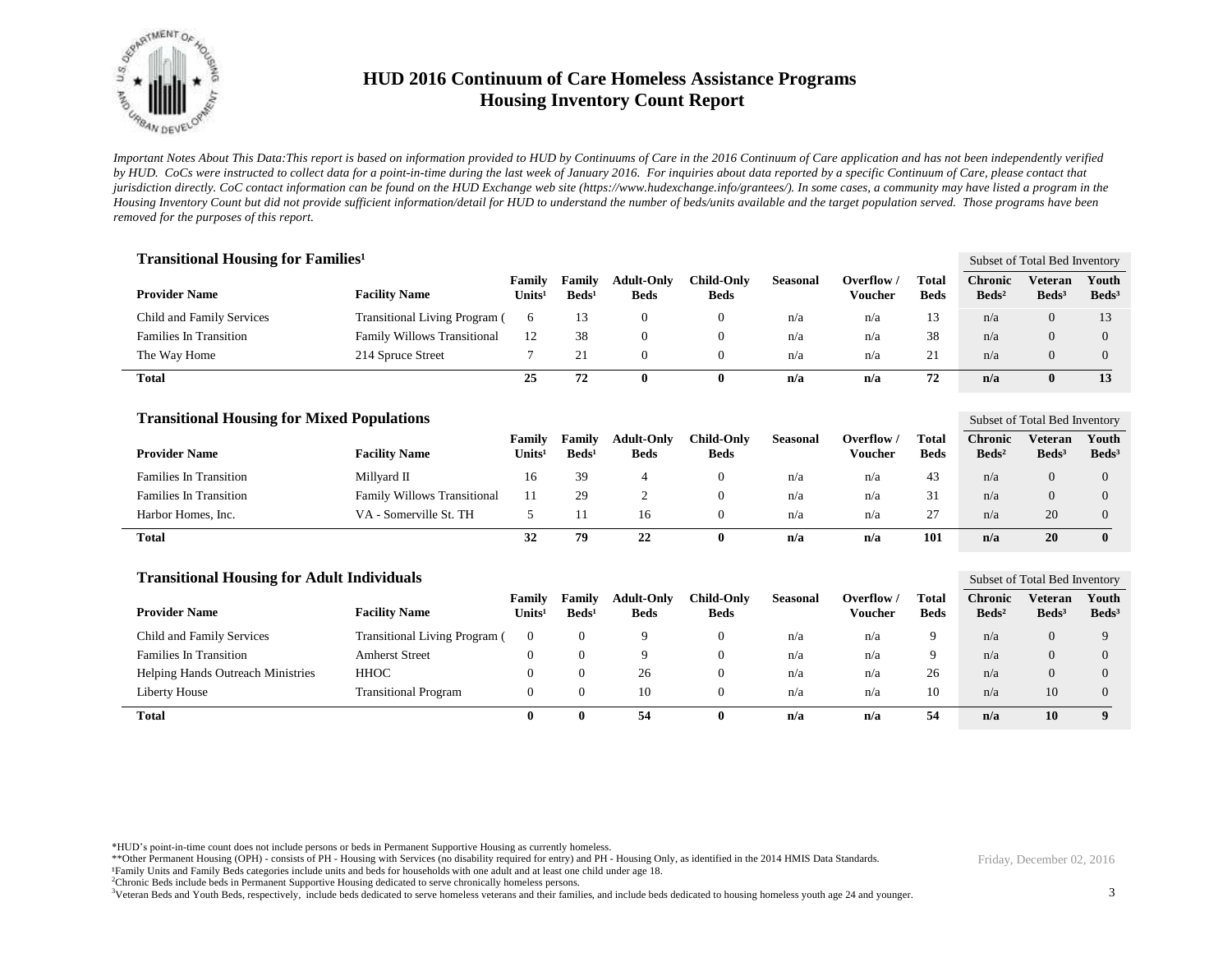

*Important Notes About This Data:This report is based on information provided to HUD by Continuums of Care in the 2016 Continuum of Care application and has not been independently verified by HUD. CoCs were instructed to collect data for a point-in-time during the last week of January 2016. For inquiries about data reported by a specific Continuum of Care, please contact that jurisdiction directly. CoC contact information can be found on the HUD Exchange web site (https://www.hudexchange.info/grantees/). In some cases, a community may have listed a program in the Housing Inventory Count but did not provide sufficient information/detail for HUD to understand the number of beds/units available and the target population served. Those programs have been removed for the purposes of this report.*

| Permanent Supportive Housing for Families <sup>1</sup> |                             |                              |                           |                                  |                           |                 |                              |                      |                                   | Subset of Total Bed Inventory |                            |  |
|--------------------------------------------------------|-----------------------------|------------------------------|---------------------------|----------------------------------|---------------------------|-----------------|------------------------------|----------------------|-----------------------------------|-------------------------------|----------------------------|--|
| <b>Provider Name</b>                                   | <b>Facility Name</b>        | Family<br>Units <sup>1</sup> | Family<br>$\text{Beds}^1$ | <b>Adult-Only</b><br><b>Beds</b> | Child-Only<br><b>Beds</b> | <b>Seasonal</b> | Overflow /<br><b>Voucher</b> | Total<br><b>Beds</b> | <b>Chronic</b><br>$\text{Beds}^2$ | Veteran<br>Beds <sup>3</sup>  | Youth<br>Beds <sup>3</sup> |  |
| <b>Families In Transition</b>                          | The Family Mill NHHFA       |                              |                           | $\theta$                         | 0                         | n/a             | n/a                          |                      | $\overline{0}$                    | $\overline{0}$                | $\Omega$                   |  |
| <b>Families In Transition</b>                          | Belmont Street (non-HUD)    |                              |                           | $\Omega$                         | v                         | n/a             | n/a                          | 3                    | $\Omega$                          | $\overline{0}$                | $\Omega$                   |  |
| <b>Families In Transition</b>                          | <b>Belmont Street PHPVI</b> | 7                            | 16                        | $\Omega$                         | 0                         | n/a             | n/a                          | 16                   | $\Omega$                          | $\overline{0}$                | $\Omega$                   |  |
| <b>Families In Transition</b>                          | Family Mill PHPVII(a)       |                              | 3                         | $\theta$                         | U                         | n/a             | n/a                          | 3                    | $\overline{0}$                    | $\overline{0}$                | $\overline{0}$             |  |
| <b>Families In Transition</b>                          | Hayward St. PSH             | 4                            | 13                        | $\Omega$                         | 0                         | n/a             | n/a                          | 13                   | $\Omega$                          | $\Omega$                      | $\Omega$                   |  |
| The Way Home                                           | 502 Spruce St               | 3                            | 8                         | $\Omega$                         | U                         | n/a             | n/a                          | 8                    | $\Omega$                          | $\Omega$                      | $\Omega$                   |  |
| The Way Home                                           | 224 Spruce Street           | 3                            | 18                        | $\Omega$                         | O                         | n/a             | n/a                          | 18                   | $\Omega$                          | $\Omega$                      | $\Omega$                   |  |
| Total                                                  |                             | 20                           | 66                        | $\mathbf{0}$                     | 0                         | n/a             | n/a                          | 66                   | $\bf{0}$                          |                               | $\mathbf{0}$               |  |

#### **Permanent Supportive Housing for Mixed Populations**

| <b>Provider Name</b>          | <b>Facility Name</b> | Familv<br>Units <sup>1</sup> | Family<br>$\text{Beds}^1$ | <b>Adult-Only</b><br><b>Beds</b> | Child-Onlv<br><b>Beds</b> | <b>Seasonal</b> | Overflow<br>Voucher | <b>Total</b><br><b>Beds</b> | <b>Chronic</b><br>$\text{Beds}^2$ | Veteran<br>Beds <sup>3</sup> | Youth<br>Beds <sup>3</sup> |
|-------------------------------|----------------------|------------------------------|---------------------------|----------------------------------|---------------------------|-----------------|---------------------|-----------------------------|-----------------------------------|------------------------------|----------------------------|
| <b>Families In Transition</b> | Millyard I           | 10                           | 25                        |                                  | $\mathbf{0}$              | n/a             | n/a                 | 27                          |                                   | $\overline{0}$               | $\Omega$                   |
| <b>Families In Transition</b> | The Family Mill PHP  | 12                           | 32                        |                                  | 0                         | n/a             | n/a                 | 35                          |                                   | $\overline{0}$               | $\Omega$                   |
| <b>Families In Transition</b> | <b>Spruce Street</b> |                              | 10                        | $\sim$                           | 0                         | n/a             | n/a                 | 12                          |                                   | $\overline{0}$               | $\Omega$                   |
| The Way Home                  | Your Way Home VII    |                              |                           |                                  | 0                         | n/a             | n/a                 | 14                          | 14 <sup>°</sup>                   | $\overline{0}$               | $\Omega$                   |
| <b>VA Medical Center</b>      | <b>VASH Vouchers</b> | 26                           | 62                        | 56                               | 0                         | n/a             | n/a                 | 118                         | $\Omega$                          | 118                          | $\Omega$                   |
| <b>Total</b>                  |                      | 55                           | 136                       | 70                               | U                         | n/a             | n/a                 | 206                         | 14                                | 118                          | $\bf{0}$                   |

\*HUD's point-in-time count does not include persons or beds in Permanent Supportive Housing as currently homeless.

\*\*Other Permanent Housing (OPH) - consists of PH - Housing with Services (no disability required for entry) and PH - Housing Only, as identified in the 2014 HMIS Data Standards.

¹Family Units and Family Beds categories include units and beds for households with one adult and at least one child under age 18.

<sup>2</sup>Chronic Beds include beds in Permanent Supportive Housing dedicated to serve chronically homeless persons.

<sup>3</sup>Veteran Beds and Youth Beds, respectively, include beds dedicated to serve homeless veterans and their families, and include beds dedicated to housing homeless youth age 24 and younger.

Friday, December 02, 2016

Subset of Total Bed Inventory